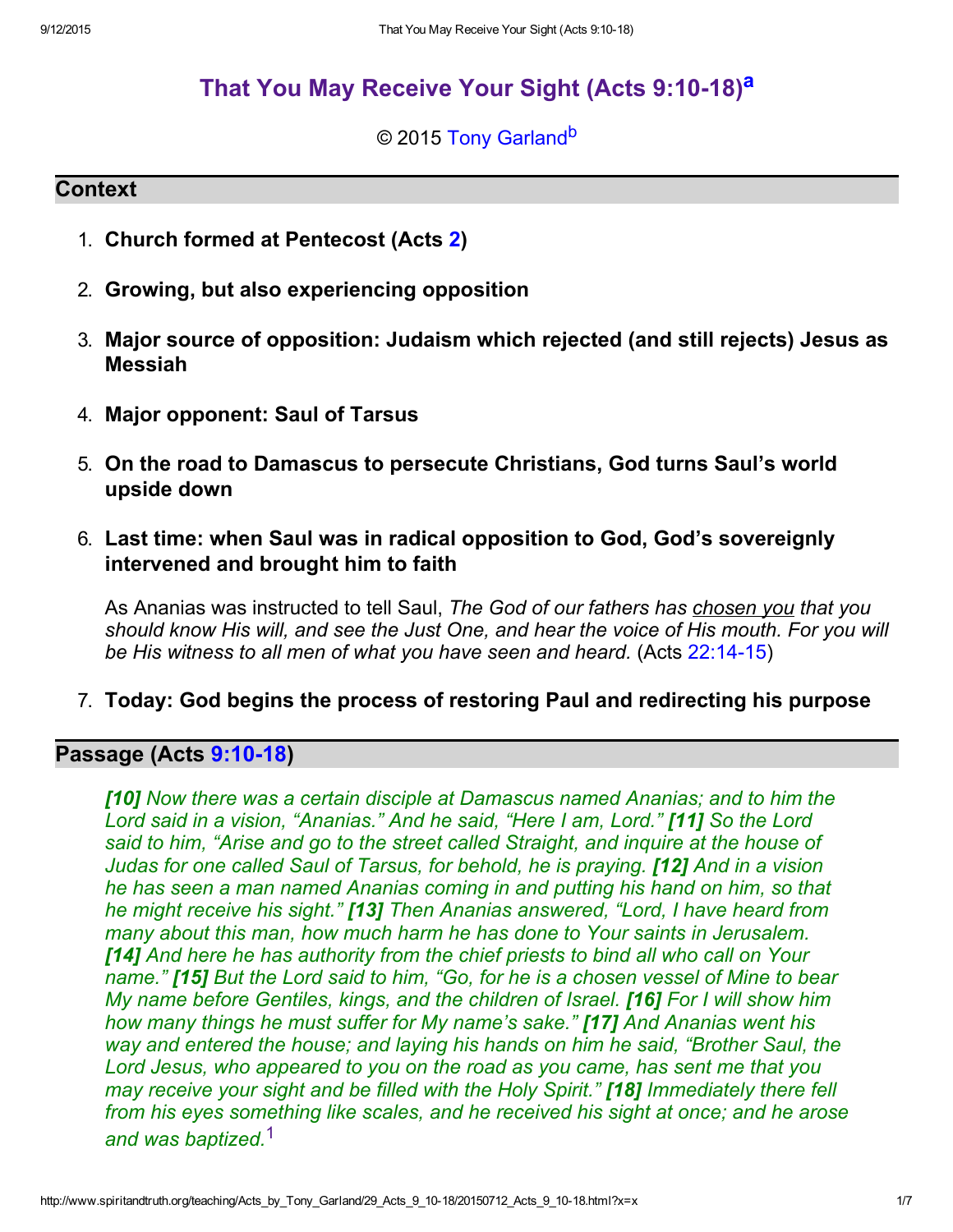## Why was Saul blinded?

- 1. Acts  $9:8-9$  Then Saul arose from the ground, and when his eyes were opened he saw no one. But they led him by the hand and brought him into Damascus. And he was three days without sight, and neither ate nor drank.
- 2. A radical juxtaposition: the incredible brightness of Jesus' manifest glory vs. the complete darkness of Paul
	- A. Acts [22:11](http://www.spiritandtruth.org/bibles/nasb/b44c022.htm#Acts_C22V11)  And since *I could not see for the glory of that light*, being led by the hand of those who were with me, I came into Damascus.
	- B. Acts [26:13](http://www.spiritandtruth.org/bibles/nasb/b44c026.htm#Acts_C26V13)  at midday, O king, along the road I saw a light from heaven, brighter than the sun, shining around me and those who journeyed with me.
- 3. As an object lesson
	- A. Consider Paul's incredible zeal
	- B. Consider Paul's great intelligence
	- C. Consider Paul's expansive knowledge of the Hebrew Scriptures, the Old **Testament**
	- D. Yet . . . Paul was spiritually blind!
	- E. It would seem God had made him physically blind as an object lesson: to reveal the great spiritual darkness which lay heavy over Paul's mind and heart
		- I. Consider the unusual affliction with which Jesus struck Paul
			- a. Acts [9:18](http://www.spiritandtruth.org/bibles/nasb/b44c009.htm#Acts_C9V18)  Immediately there fell from his eyes [something] like scales, . . .
				- i. scales =  $\cdot \text{\textdegree}$   $\frac{\text{\textdegree} \text{#}}{\text{\textdegree} \text{#}}$  scales =  $\cdot \text{\textdegree}$ 
					- Used of a fish scale, seed hull, egg shell, fruit peel
					- Thought to perhaps be layers of skin, possibly scabs
			- b. Regained his sight, but were there lingering effects?
				- i. Gal.  $4:13-15$  You know that because of physical infirmity I preached the gospel to you at the first. And my trial which was in my flesh you did not despise or reject, but you received me as an angel of God, even as Christ Jesus. What then was the blessing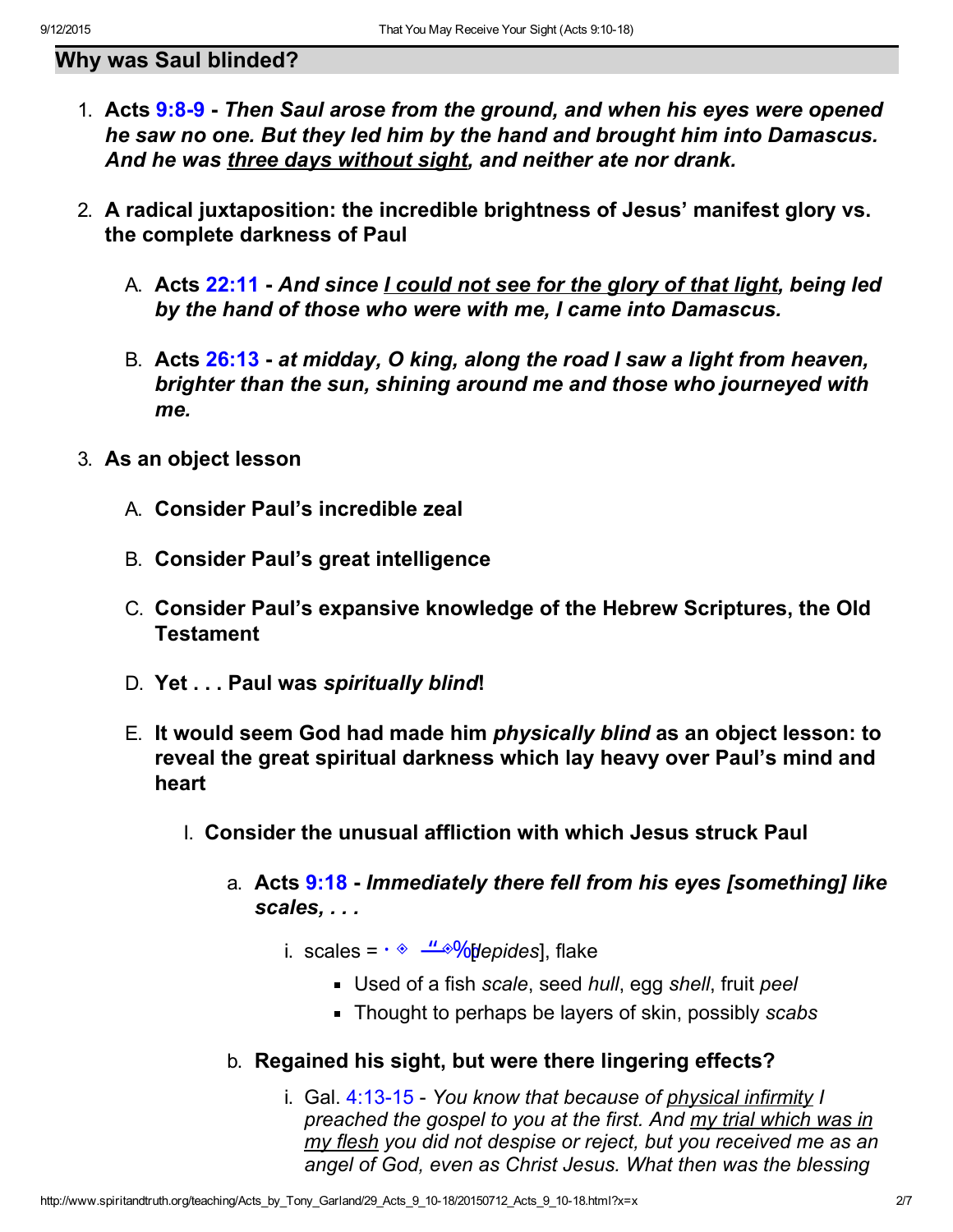9/12/2015 That You May Receive Your Sight (Acts 9:1018)

you enjoyed? For I bear you witness that, if possible, you would have plucked out your own eyes and given them to me."CONYBEARE and HOWSON think that this particular form of proverb was used with reference to a weakness in Paul's eyes, connected with a nervous frame, perhaps affected by the brightness of the vision described, Acts [22:11](http://www.spiritandtruth.org/bibles/nasb/b44c022.htm#Acts_C22V11); 2Cor. 12:1-7."<sup>2</sup>

- ii. Mention of physical infirmity, trial in his flesh
- iii. Why would they have wanted to give him their eyes?
- iv. Merely a proverbial saying? Perhaps not.
- v. Gal. [6:11](http://www.spiritandtruth.org/bibles/nasb/b48c006.htm#Gal._C6V11)  See with what large letters I have written to you with my own hand!<sup>3</sup>
- vi. Could it have been God's purpose to leave Paul with a reminder of his former condition and affliction?
- II. What might Paul have been doing during those three days?
	- a. His whole world had been turned upside down . . . and now he was blind, completely dependent on God.
	- b. Mourning? Repenting? Weeping?
	- c. Rev. [1:7](http://www.spiritandtruth.org/bibles/nasb/b66c001.htm#Rev._C1V7) Behold, He is coming with clouds, and every eye will see Him, even they who pierced Him. And all the tribes of the earth will mourn because of Him. Even so, Amen.
	- d. Praying!
- III. Saul was now on the "Straighter Road"
- F. Ultimately, it appears that God blinded Paul and gave back his sight as an object lesson
	- I. Consider Paul's commission from God: Acts 26:17-18 I will deliver you from the Jewish people, as well as from the Gentiles, to whom I now send you, to open their eyes, in order to turn them from darkness to light, and from the power of Satan to God, that they may receive forgiveness of sins and an inheritance among those who are sanctified by faith in Me.

# Spiritual Blindness

- 1. Paul explained this blindness in his letter to the church at Corinth
	- A. Concerning his brethren, the Jews: 2Cor. 3:14-16 ... their minds were blinded. For until this day the same veil remains unlifted in the reading of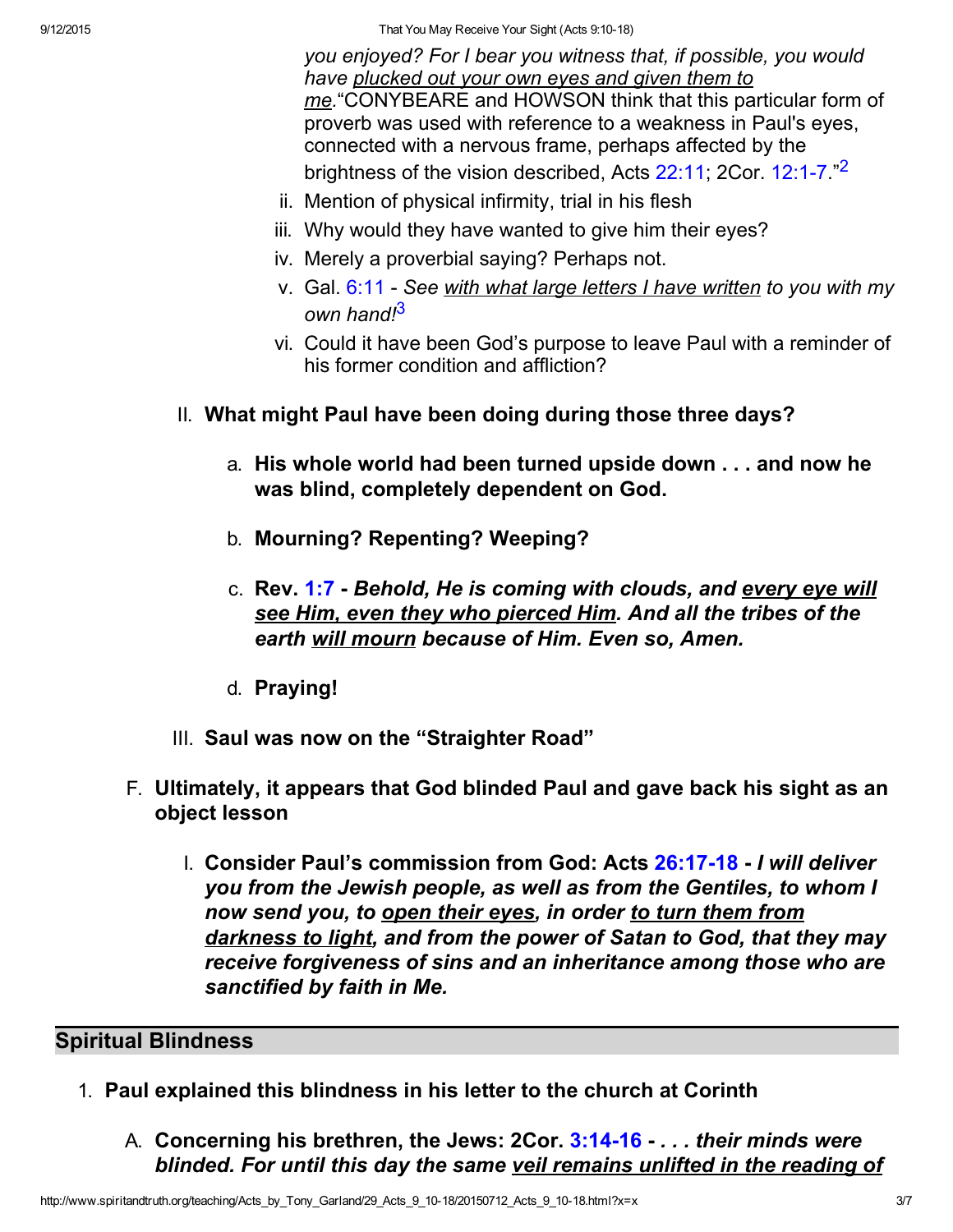the Old Testament, because the veil is taken away in Christ. But even to this day, when Moses is read, a veil lies on their heart. Nevertheless when one turns to the Lord, the veil is taken away.

- B. 2Cor. 4:3-6 But even if our gospel is veiled, it is veiled to those who are perishing, whose minds the god of this age has blinded, who do not believe, lest the light of the gospel of the glory of Christ, who is the image of God, should shine on them. For we do not preach ourselves, but Christ Jesus the Lord, and ourselves your bondservants for Jesus' sake. For it is the God who commanded light to shine out of darkness, who has shone in our hearts to give the light of the knowledge of the glory of God in the face of Jesus Christ.
- 2. Principles
	- A. Blinding of both heart and mind a comprehensive disability: complete inability to see spiritual truth sitting right in front of us!
	- B. Reading the Scripture with a veiled heart: knowledge of the Bible does not save (witness the many lost seminary professors)
	- C. The god of this age aids and abets the process, especially—in our day through the media
		- I. A constant barrage of accusations against the Bible, the history it relates, the truths it espouses
		- II. An entrenched denial of creation by an intelligent being and promotion of the only other game in town: evolution driven by chance and time
		- III. An endless line of "experts" in history and science—testifying against the Bible
		- IV. The wholesale suppression of testimony by experts of equal or superior qualifications who uphold the Bible worldview
	- D. As with Paul, the veil is taken away in Christ
		- I. This is why we don't give extensive counsel to the unsaved concerning their problems: we focus on bringing the light!
		- II. This is why secular psychology is ultimately bankrupt: not just unwilling, but unable to identify the causes of much which afflicts our society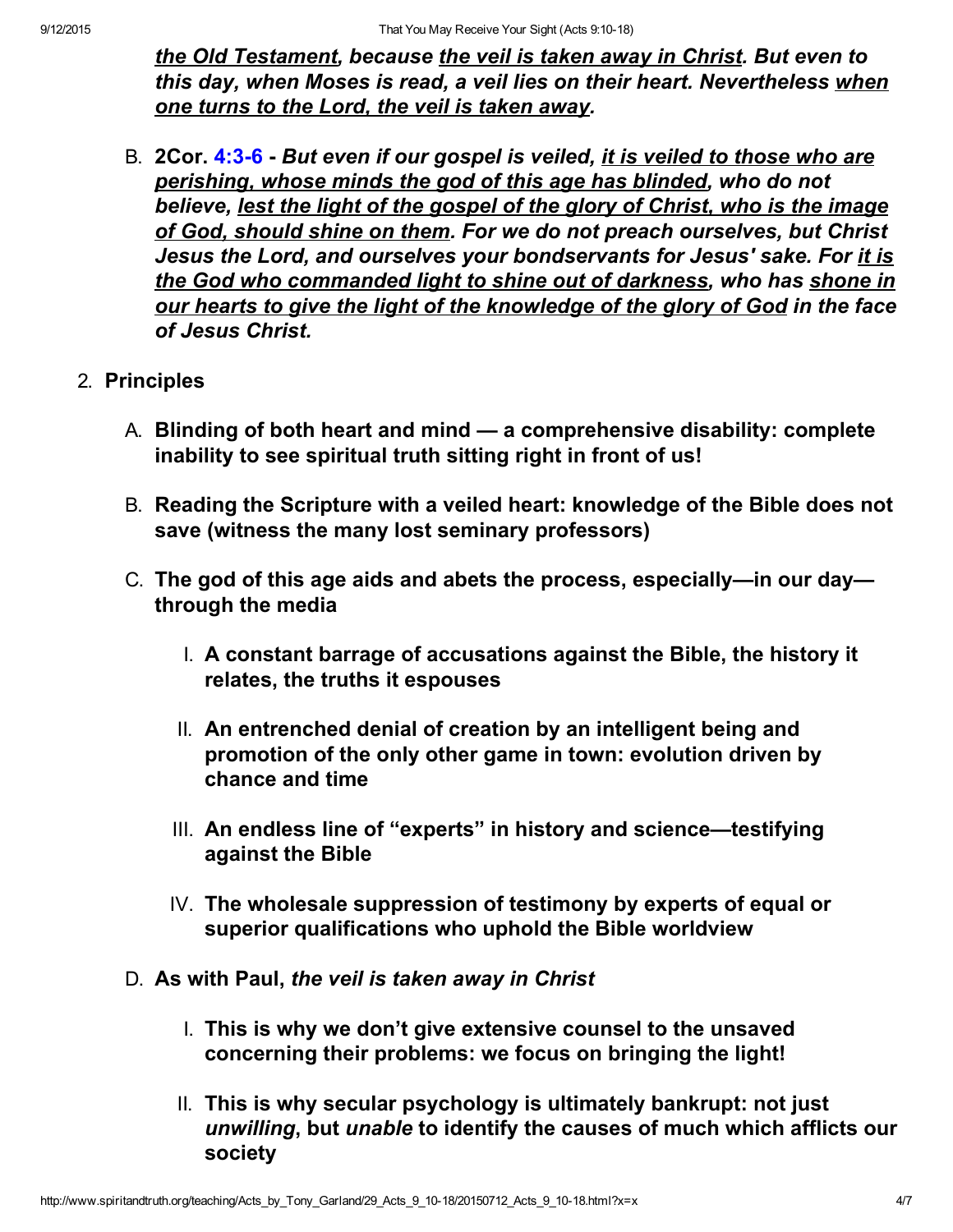- III. This is why salvation is a radical event: a "night and day" transformation from complete darkness to light
- E. As with Paul, it is God who commands light to shine out of darkness
	- I. God alludes to Genesis as an illustration of how man's darkness turns to light
	- II. Moses wrote: In the beginning God created the heavens and the earth. The earth was without form, and void; and darkness was on the face of the deep. And the Spirit of God was hovering over the face of the waters. Then God said, "Let there be light"; and there was light. And God saw the light, that it was good; and God divided the light from the darkness. (Gen. 1:1-4)
	- III. John wrote: In the beginning was the Word, and the Word was with God, and the Word was God. He was in the beginning with God. All things were made through Him, and without Him nothing was made that was made. In Him was life, and the life was the light of men. And the light shines in the darkness, and the darkness did not comprehend it.
		- a. Before Christ, we don't get it! Unless God throws the switch to turn on the light, we'll never will get it!
	- IV. Paul had no intention whatsoever of joining what he considered to be this heretical sect within Judaism called "The Way"
		- a. Paul originally asked letters from [the high priest] to the synagogues of Damascus, so that if he found any who were of the Way, whether men or women, he might bring them bound to Jerusalem. (Acts [9:2](http://www.spiritandtruth.org/bibles/nasb/b44c009.htm#Acts_C9V2))
		- b. Later, Paul witnessed before Felix, But this I confess to you, that according to the Way which they call a sect, so I worship the God of my fathers, believing all things which are written in the Law and in the Prophets. (Acts [24:14](http://www.spiritandtruth.org/bibles/nasb/b44c024.htm#Acts_C24V14))
		- c. What brought about this dramatic reversal in Paul's beliefs? The direct intervention of God!
- 3. Admitting Our Blindness
	- A. Jesus' object lesson recorded in chapter 9 of John's gospel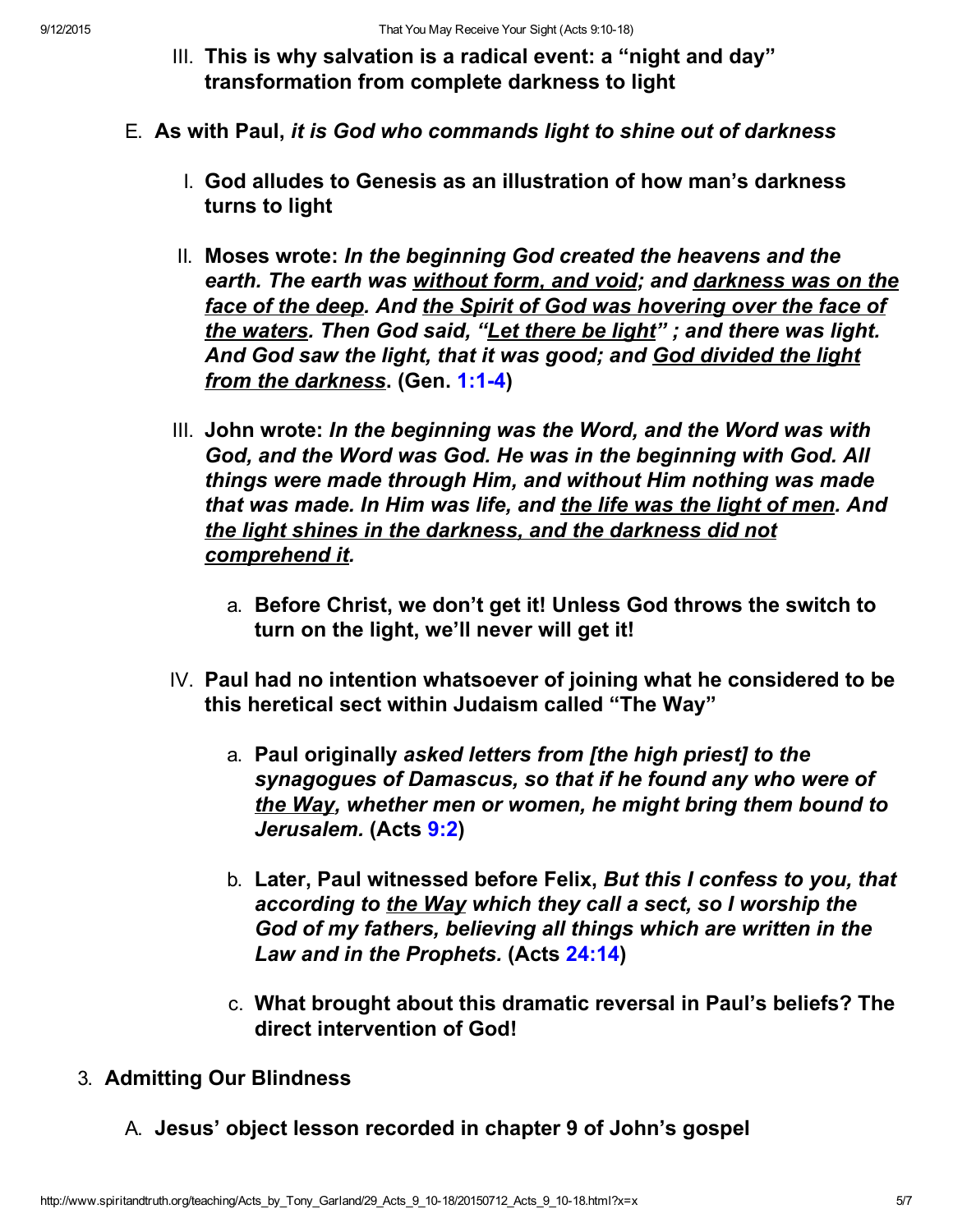- B. The need to admit our blindness—else we cannot come to the light
- C. The "accidental" encounter: Now as Jesus passed by, He saw a man who was blind from birth. And His disciples asked Him, saying, "Rabbi, who sinned, this man or his parents, that he was born blind?" (John 9:1-2)
	- I. This is, in itself, a somewhat blind question because all men are born blind!
- D. After the miraculous healing: Since the world began it has been unheard of that anyone opened the eyes of <u>one who was born blind</u>. (John [9:32\)](http://www.spiritandtruth.org/bibles/nasb/b43c009.htm#John_C9V32)
- E. The object lesson: . . . Jesus said, "For judgment I have come into this world, that those who do not see may see, and that those who see may be made blind." Then some of the Pharisees who were with Him heard these words, and said to Him, "Are we blind also?" Jesus said to them, "If you were blind, you would have no sin; but now you say, 'We see.' Therefore your sin remains." (John 9:39-41)
- F. Can you see your blindness? Will you acknowledge it, admit it?
- G. Until you do, you cannot be saved.



[SpiritAndTruth.org Scan Code](http://www.spiritandtruth.org/)<sup>c</sup>

#### Endnotes:

- [1.](#page-0-0) NKJV, (Acts 9:10-18)
- 2. Ref-0187, Gal. [4:15](http://www.spiritandtruth.org/bibles/nasb/b48c004.htm#Gal._C4V15)
- 3. Translators and interpreters are divided as to whether Paul refers here to the size of the characters making up his signature, or the length of his overall letters. Paul connects the size with the unusual fact of his having written in his own hand. This argues for understanding this verse as describing the large size of the individual characters composing the letter as would befit someone with poor vision.

#### Sources:

- NKJV Unless indicated otherwise, all Scripture references are from the New King James Version, copyright © 1982 by Thomas Nelson, Inc. Used by permission. All rights reserved.
- Ref- Robert Jamieson, A. R. Fausset and David Brown, A Commentary, Critical and Explanatory, on the Old and New